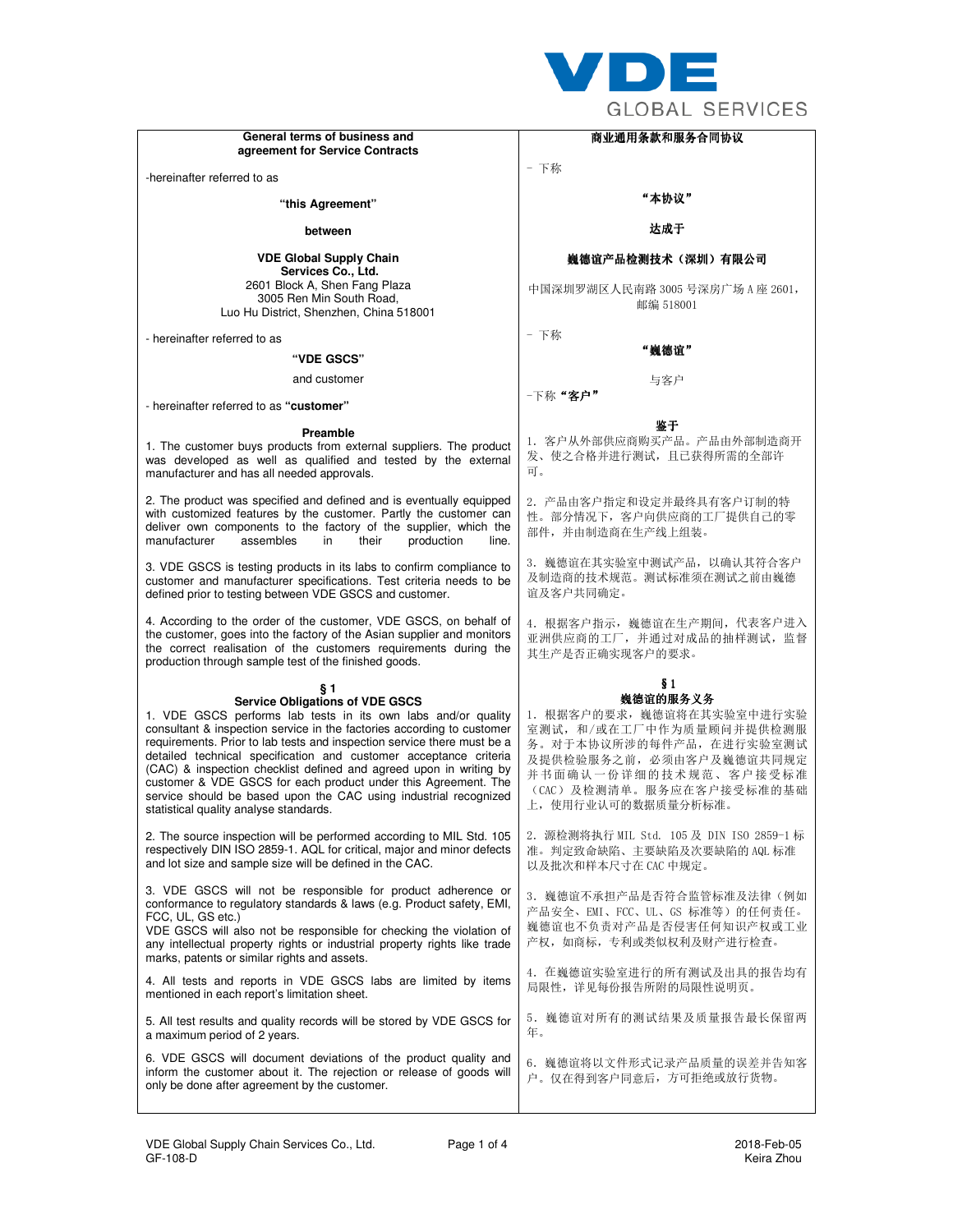

| 7. If deficiencies with the goods are found, VDE GSCS will handle the<br>supervision of necessary rework action by the supplier. VDE GSCS<br>will take care about the documentation and the follow up of noticed<br>deficiencies together with the customer and supplier according to an<br>agreed "Open Item List".                                                                                                                                                                                           | 7. 如果发现货物存在缺陷,且供应商需要返工,巍德<br>谊将对相应过程进行监督。巍德谊将与客户、供应商<br>制定"待决事项明细表", 依此对发现的缺陷进行文<br>件管控和跟讲。                                                                                  |
|----------------------------------------------------------------------------------------------------------------------------------------------------------------------------------------------------------------------------------------------------------------------------------------------------------------------------------------------------------------------------------------------------------------------------------------------------------------------------------------------------------------|------------------------------------------------------------------------------------------------------------------------------------------------------------------------------|
| 8. VDE GSCS is the communication interface on site between<br>customer and supplier.                                                                                                                                                                                                                                                                                                                                                                                                                           | 8. 巍德谊是客户与供应商之间现场沟通的中介。                                                                                                                                                      |
| 9. VDE GSCS is not a buyer or seller of the products. If VDE<br>GSCS is claimed by the supplier of the customer for collecting<br>the payment of the products, the customer shall be liable for the<br>costs and loss incurred therefrom and shall make VDE GSCS                                                                                                                                                                                                                                               | 9. 巍德谊并非产品的买方或卖方。如果巍德谊被客户<br>的供应商要求支付货物的价款, 客户应承担相关的费<br>用及损失,并使巍德谊不受损害。<br>§2                                                                                               |
| harmless.                                                                                                                                                                                                                                                                                                                                                                                                                                                                                                      | 客户的义务                                                                                                                                                                        |
| § 2<br>Obligations of the customer<br>1. The customer is obliged to test all products or components before<br>input into production. Prior to production start all goods and<br>components must be released by the quality assurance of the<br>customer. In case that customer did not follow up this obligation<br>accordingly VDE GSCS is not liable in any case for the mistakes                                                                                                                            | 1. 客户有义务在投产前测试所有的产品或零部件。所<br>有货物及零部件在投产前,均须事先得到客户质量保<br>证部门的放行。如客户未履行该义务, 则对于通过适<br>当的投产前测试可以发现, 并导致客户拒绝接受该产<br>品的错误, 巍德谊在任何情况下均不承担责任。                                       |
| which would be found if the prior tests would be done properly and<br>had lead to a rejection of the product by the customer.<br>2. The customer is obliged only to order products from suppliers which                                                                                                                                                                                                                                                                                                        | 2. 客户有义务只从具备质量认证体系和根据协定(同<br>意)的规则进行作业的供应商处订购产品。客户必须<br>确保巍德谊在供应商的工厂拥有一切必须的权限、个<br>人支持及测试设备, 从而有效地提供服务。                                                                      |
| have a certified quality system and work according to mutual defined<br>(agreed) rules. Customer has to ensure that VDE GSCS has all<br>necessary access, personal support and test equipment available in<br>the factories of suppliers necessary to perform its services effectively.                                                                                                                                                                                                                        | 3. 所有寄放的零件必须由客户或者供应商的 IQC 在现<br>场依据 AQL 抽样计划管控。巍德谊可额外根据客户的<br>要求处理该事宜。                                                                                                       |
| 3. All consigned parts must be controlled at the supplier site by the<br>customer or at their IQC according to an AQL sample plan. VDE<br>GSCS can be ordered to handle this separately.                                                                                                                                                                                                                                                                                                                       | 4. 客户有义务保证其所有产品或技术规范的变更将提<br>前核实,并在客户同意后方可实施。                                                                                                                                |
| 4. The customer is obliged to make sure that all changes to the<br>product or the customer specification will be checked in advance and<br>that changes will be implemented only after customer agreement.                                                                                                                                                                                                                                                                                                     | 产品或技术规范的所有变更均需进行文件记录, 并立<br>即向巍德谊提供。该规则同样适用于供应商和客户之<br>间的任何其他安排。                                                                                                             |
| 5. The customer is obliged to hand over to VDE GSCS a complete up<br>to date set of product documentation and sufficient information in due<br>time prior to the inspection in order to enable the required services to<br>be performed effectively.                                                                                                                                                                                                                                                           | 5. 在产品检测前的适当时间内, 客户有义务向巍德谊<br>提供一份最新和完整的产品资料以及充分信息,以确<br>保所要求的检测服务能够有效地进行。                                                                                                   |
| The following documents are necessary to be included in the product<br>documentation:<br>Specification of the product, the product manual, the product<br>configuration, service manual, accessory list, a overview about all<br>released and build in components, a complete set of software, a<br>qualification report including Open Item List, specific artwork<br>information (e.g. colours, logos, carton, labels), Revision History and<br>all ECR's and a detailed and mutually agreed acceptance test | 以下文件应包括在产品资料中:<br>产品的技术规范、产品指南、产品配置、服务指南、<br>附件清单、一份关于所有接受及嵌入的零部件的概<br>述、一套完整的软件、一份包含开放项目表、特定工<br>艺信息(如颜色、标志、包装、标签)的检验合格报<br>告、产品修改历史、所有 ECR's 记录、以及一份经同<br>意的详细测试接受标准 (CAC) |
| procedure (CAC).<br>6. The information about shipments which need to be inspected must                                                                                                                                                                                                                                                                                                                                                                                                                         | 6. 对需要检查的货物装运信息, 客户必须在计划检验<br>日期前至少提前 5 日告知巍德谊。                                                                                                                              |
| be given to VDE GSCS by the customer at least 5 days before start of<br>the planned inspection date.                                                                                                                                                                                                                                                                                                                                                                                                           | 7. 如果要求产品质量持续提高, 客户应保证巍德谊能<br>够就其负责的每份产品收到月度缺陷统计报告。                                                                                                                          |
| 7. In case continuous improvement of quality is requested, the<br>customer has to ensure that VDE GSCS will receive a monthly defect<br>statistic report for every single product VDE GSCS takes care of.                                                                                                                                                                                                                                                                                                      | 8. 如果产品发现大量缺陷,则只能由客户的质量部门<br>放行。                                                                                                                                             |
| 8. If a lot was found faulty, it can only be released by the quality<br>department of the customer.                                                                                                                                                                                                                                                                                                                                                                                                            | §З<br>预报                                                                                                                                                                     |
| § 3<br><b>Forecast</b><br>The customer provides a monthly inspection forecast including<br>scheduled inspection, quantities and suppliers.                                                                                                                                                                                                                                                                                                                                                                     | 客户须提供月度检测预报, 内容包括检测时间、数量<br>及供应商。                                                                                                                                            |
|                                                                                                                                                                                                                                                                                                                                                                                                                                                                                                                |                                                                                                                                                                              |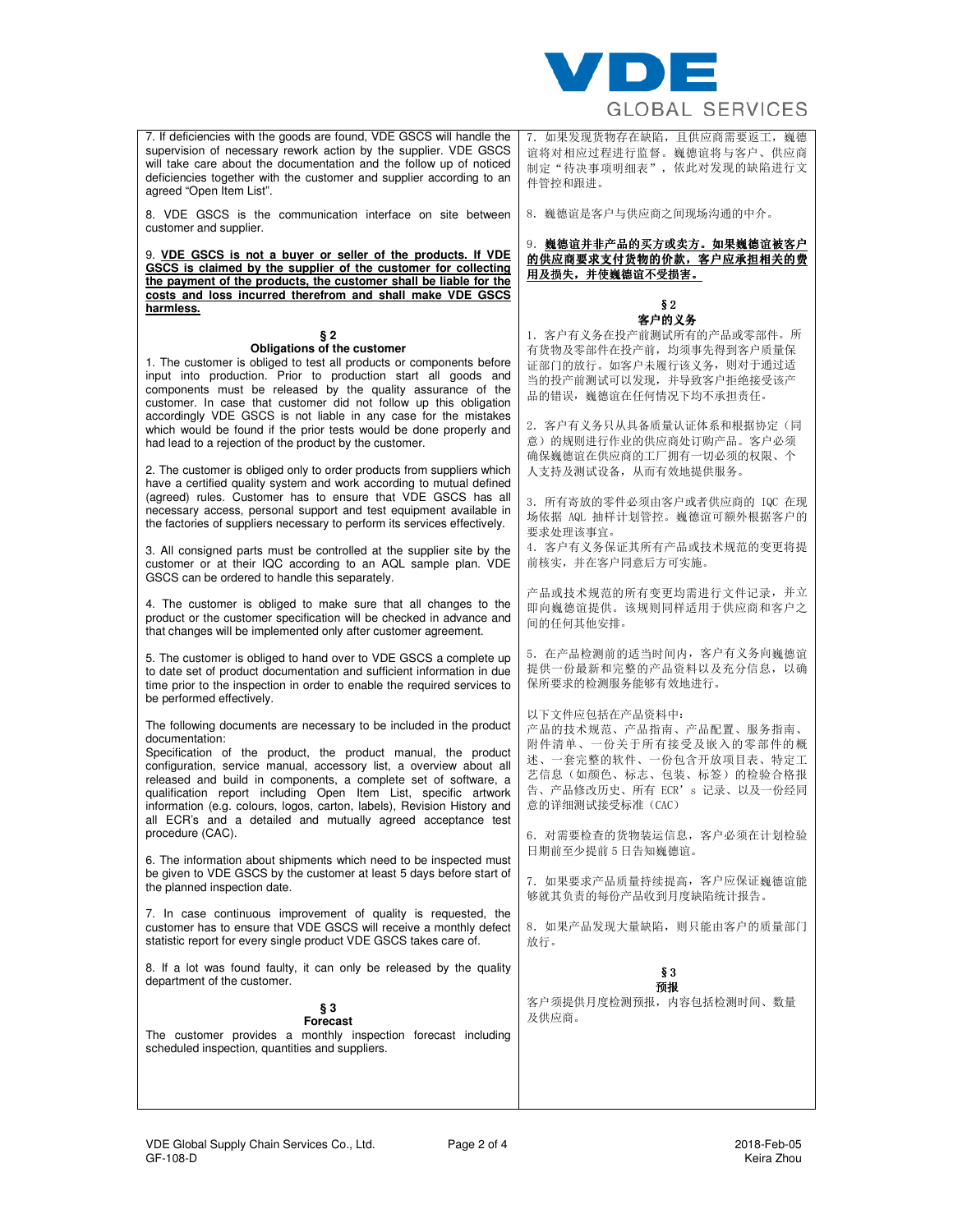

| § 4<br>Schedule and content of the order<br>1. The order for VDE GSCS service should be given to VDE GSCS<br>one month in advance in written.                                                                                                                                                                                                                                                         | § 4<br>订单的进度和内容<br>1. 巍德谊的服务订单需提前一个月以书面形式向巍德<br>谊提供。                                                                              |
|-------------------------------------------------------------------------------------------------------------------------------------------------------------------------------------------------------------------------------------------------------------------------------------------------------------------------------------------------------------------------------------------------------|-----------------------------------------------------------------------------------------------------------------------------------|
| 2. The customer can order each of the services:<br>- Technical Advisor (for example for audits and production starts)<br>- Local Inspector (for out of box inspections)<br>- Laboratory tests (according to the actual pricelist)                                                                                                                                                                     | 2. 客户可以要求以下任一服务:<br>- 质量顾问工程师(例如为审计及产品投产提供服<br>务)                                                                                 |
| VDE GSCS employees work based on the 40 hours week.                                                                                                                                                                                                                                                                                                                                                   | - 当地的检验人员(开箱检验)<br>- 实验室检测(根据实际价目表的项目)                                                                                            |
| With the ordered time for the assigned project the customer can also<br>limit the working time for the project. However in case of time limits the<br>customer must be aware of the fact that limited time can cause limited<br>results. Working time starts with the travel from the VDE GSCS<br>apartment, VDE GSCS employee's apartment or the hotel to the<br>factory and ends after coming back. | 巍德谊的员工实行每周 40 个小时工作制。<br>客户可以对所委托项目订购的工作时数限制相应的有<br>效工作时间。可是客户需要清楚在有限的工作时间<br>内,工作结果也是有限的。工作时间从巍德谊公寓、<br>巍德谊员工住处或酒店出发至工厂时起算, 计算至返 |
| § 5                                                                                                                                                                                                                                                                                                                                                                                                   | 回原地。                                                                                                                              |
| <b>Charges</b>                                                                                                                                                                                                                                                                                                                                                                                        |                                                                                                                                   |
| The actual charges are based on detailed quotations per requested<br>service and the standard VDE GSCS services pricelist which will be<br>provided on request.<br>§6                                                                                                                                                                                                                                 | §5<br>服务费用<br>实际服务费用将根据每次服务时的详细报价以及巍德<br>谊的标准服务收费表进行计算,该收费表可在客户要                                                                  |
| Travelling/accommodation expenses<br>1. Costs for flight tickets will be charged at actual costs in economy<br>class. If flights are necessary customer will be asked for confirmation<br>in advance.                                                                                                                                                                                                 | 求时提供。<br>§ 6<br>交通和住宿费用                                                                                                           |
| The cost for accommodation is included in the hourly rates as long as<br>the employees can stay in the VDE GSCS apartments. If hotel<br>accommodation is necessary it will be charged at actual costs.                                                                                                                                                                                                | 1. 飞机票的费用以经济舱的实际开支为准。如确需乘<br>坐飞机, 将提前得到客户确认。                                                                                      |
| §7<br><b>Payment conditions</b><br>The worked hours will be invoiced monthly in the following month.<br>Invoices must be paid via bank transfer to the VDE GSCS bank                                                                                                                                                                                                                                  | 只要员工可住宿在巍德谊的公寓内, 则住宿费用包含<br>在小时费率中。如确需酒店住宿, 将以实际开支进行<br>收费。                                                                       |
| account mentioned at the footer of the invoice. Normal payment term<br>is payment-latest 15 days after invoice receipt.                                                                                                                                                                                                                                                                               | §7<br>付款条件                                                                                                                        |
|                                                                                                                                                                                                                                                                                                                                                                                                       | 服务收费的账单将会在下一月向客户出具。客户收到                                                                                                           |
| §8<br><b>Sample Handling</b><br>As long as there is no other agreement between VDE GSCS and the<br>customer all received test samples will be destroyed 4 weeks after the<br>service is finished.                                                                                                                                                                                                     | 账单后的付款期限为15日内, 必须通过银行转账的方<br>式, 向账单页脚显示的巍德谊银行账户支付费用。<br>§8样品处理<br>如果巍德谊和客户之间没有其他协议, 则收到的所有                                        |
| This clause does not apply to any factory reference or Golden sample.                                                                                                                                                                                                                                                                                                                                 | 测试样品将在服务结束四周之后销毁。                                                                                                                 |
| All shipping costs or possible customs duties during sample delivery<br>have to be borne by the sender of the test samples.                                                                                                                                                                                                                                                                           | 上述条款不适用于任何工厂参考样品或标准样品。                                                                                                            |
| §9<br>Liability<br>1. VDE GSCS is not liable for loss of earnings or consequential                                                                                                                                                                                                                                                                                                                    | 样品交付时, 所有的运输费用或可能的关税费用由客<br>户或测试样品的提供者承担。                                                                                         |
| damages or any other damages/risks, unless stipulated in clause                                                                                                                                                                                                                                                                                                                                       | §9                                                                                                                                |
|                                                                                                                                                                                                                                                                                                                                                                                                       | 责任                                                                                                                                |
| 3 of this chapter. The aforementioned limitations of liability shall not<br>apply if the damage is attributable to a wilful or grossly negligent                                                                                                                                                                                                                                                      | 1. 巍德谊除本章节第3点说明的责任外,不承担客户                                                                                                         |
| breach of obligations.                                                                                                                                                                                                                                                                                                                                                                                | 的任何收入减少损失、间接损失或其他任何损失/风                                                                                                           |
|                                                                                                                                                                                                                                                                                                                                                                                                       | 险。前述的责任限制不适用于因故意或者重大过失违                                                                                                           |
| 2. VDE GSCS is neither an insurer nor a guarantor and disclaims all<br>liability in such capacity. Customers seeking a guarantee against loss<br>or damage or quality risks should obtain appropriate insurance.                                                                                                                                                                                      | 反义务造成的损失。<br>2. 巍德谊既不是保险人, 也不是担保人, 不承担任何                                                                                          |
|                                                                                                                                                                                                                                                                                                                                                                                                       | 此类责任。客户应通过适当的保险项目来寻求对产品                                                                                                           |
| 3. In case of negligent breach of a material contractual obligation by<br>VDE GSCS, VDE GSCS shall be liable to damages for the predictable<br>damage. Then the liability shall be limited to the actual cost to                                                                                                                                                                                      | 灭失、损毁或质量缺陷的保障。                                                                                                                    |
| cover damages but not more than the amount of 2 times the VDE                                                                                                                                                                                                                                                                                                                                         | 3. 如巍德谊因疏忽违反了重大合同义务,则其将承担                                                                                                         |
| GSCS invoice for the specifically inspected or tested units for                                                                                                                                                                                                                                                                                                                                       | 可预见范围内的损失。其责任应限于弥补物质及财产                                                                                                           |
| material- and property damage including latent costs. This<br>limitation is not valid for wilful or grossly negligent breach of<br>obligations by VDE GSCS or in cases of mandatory liability as                                                                                                                                                                                                      | 的实际费用和损失,包括潜在性的费用,但总额应不<br>超过巍德谊就该特定检测或测试开具的账单金额的2                                                                                |
|                                                                                                                                                                                                                                                                                                                                                                                                       |                                                                                                                                   |